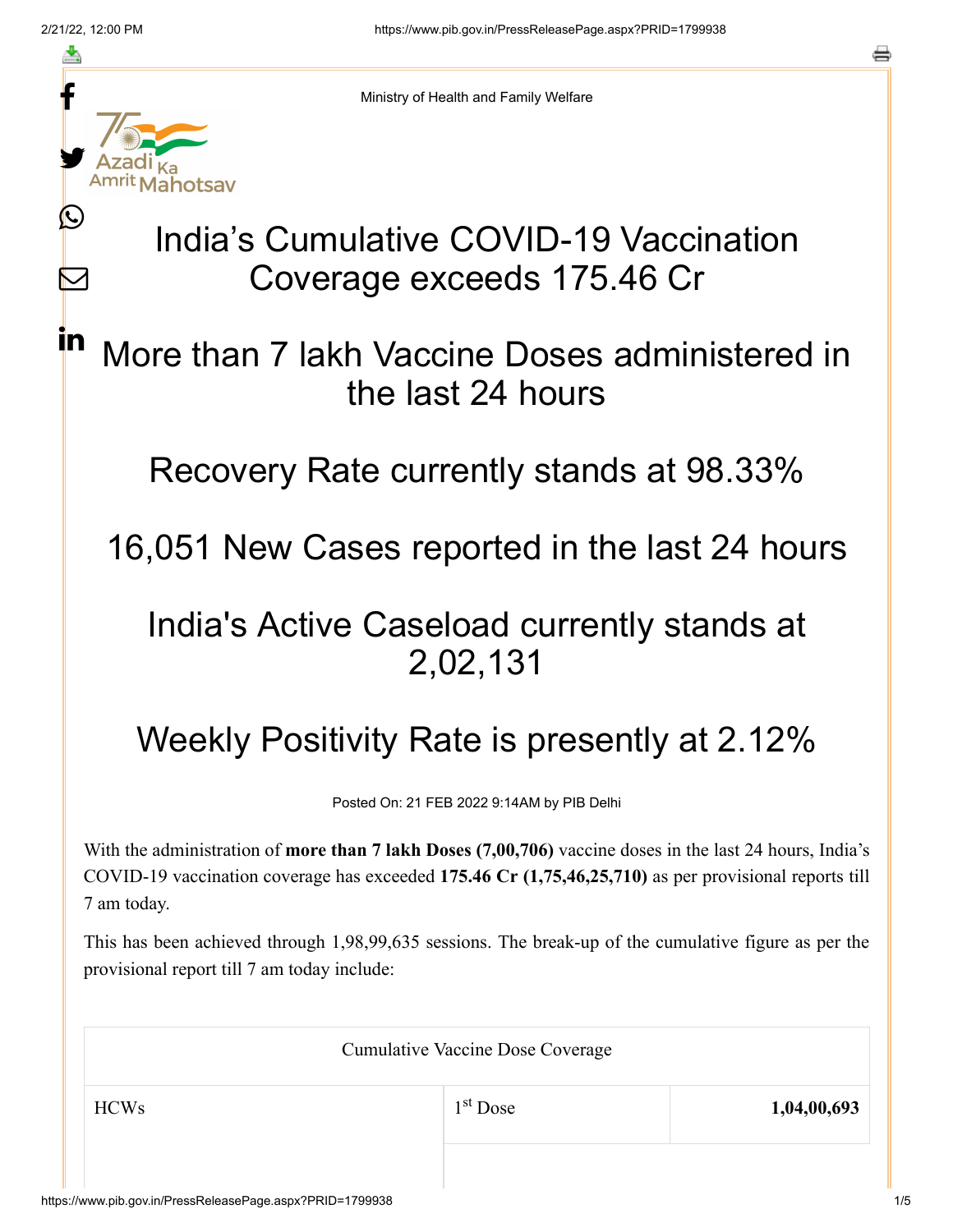| f                 |                        | $2nd$ Dose             | 99,52,973       |
|-------------------|------------------------|------------------------|-----------------|
|                   |                        | <b>Precaution Dose</b> | 40,49,502       |
| $\mathbf{\Omega}$ | <b>FLWs</b>            | $1st$ Dose             | 1,84,07,927     |
|                   |                        | $2nd$ Dose             | 1,74,18,259     |
|                   |                        | <b>Precaution Dose</b> | 59, 11, 252     |
| in                | Age Group 15-18 years  | 1 <sup>st</sup> Dose   | 5,36,77,342     |
|                   |                        | $2nd$ Dose             | 2,17,30,069     |
|                   | Age Group 18-44 years  | 1 <sup>st</sup> Dose   | 55,03,74,397    |
|                   |                        | $2nd$ Dose             | 43,59,27,908    |
|                   | Age Group 45-59 years  | 1 <sup>st</sup> Dose   | 20, 20, 44, 355 |
|                   |                        | $2nd$ Dose             | 17,83,73,700    |
|                   | Over 60 years          | $1st$ Dose             | 12,62,13,826    |
|                   |                        | $2nd$ Dose             | 11, 11, 19, 012 |
|                   |                        | <b>Precaution Dose</b> | 90,24,495       |
|                   | <b>Precaution Dose</b> |                        | 1,89,85,249     |
|                   | Total                  |                        | 1,75,46,25,710  |

**37,901** patients have recovered in the last 24 hours and the cumulative tally of recovered patients (since the beginning of the pandemic) is now at **4,21,24,284.**

Consequently, India's recovery rate stands at **98.33%.**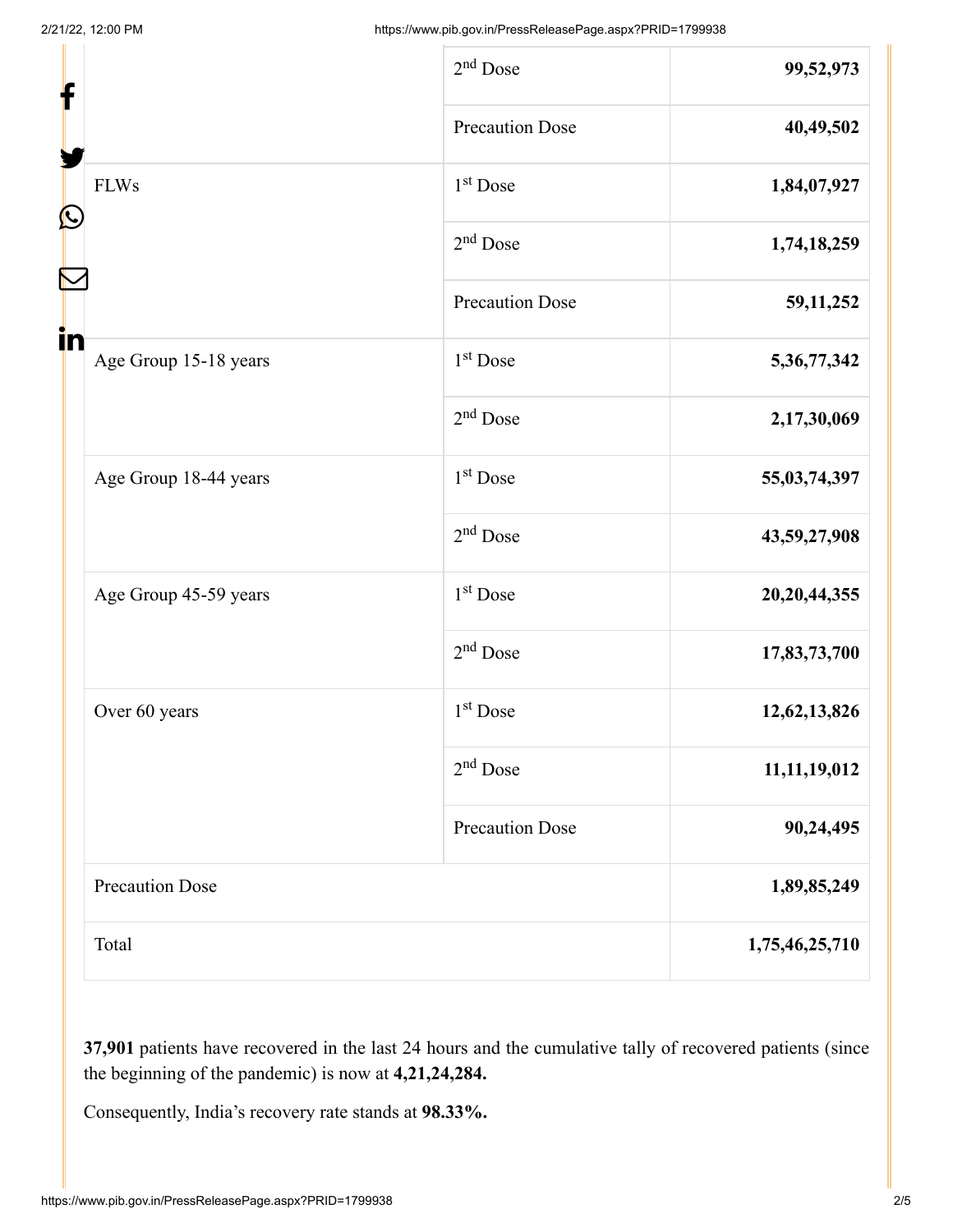2/21/22, 12:00 PM https://www.pib.gov.in/PressReleasePage.aspx?PRID=1799938



#### **16,051 new cases** were reported in the last 24 hours.



India's Active Caseload is presently at **2,02,131.** Active cases constitute **0.47%** of the country's total Positive Cases**.**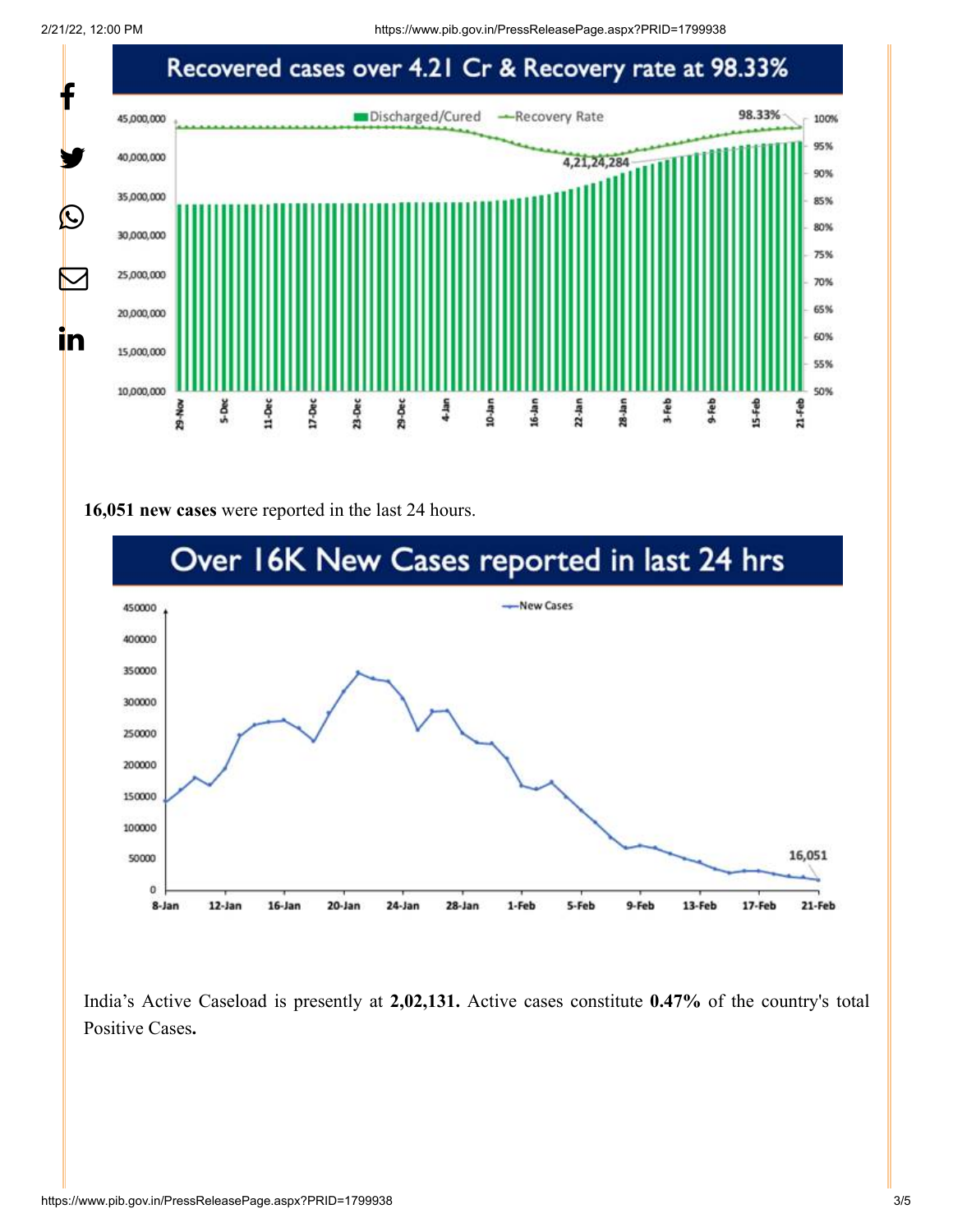



The testing capacity across the country continues to be expanded. The last 24 hours saw a total of **8,31,087** tests being conducted. India has so far conducted over **76.01 Cr (76,01,46,333**) cumulative tests.

While testing capacity has been enhanced across the country, **Weekly Positivity Rate** in the country currently **stands at 2.12%** and the **Daily Positivity rate is reported to be 1.93%.**